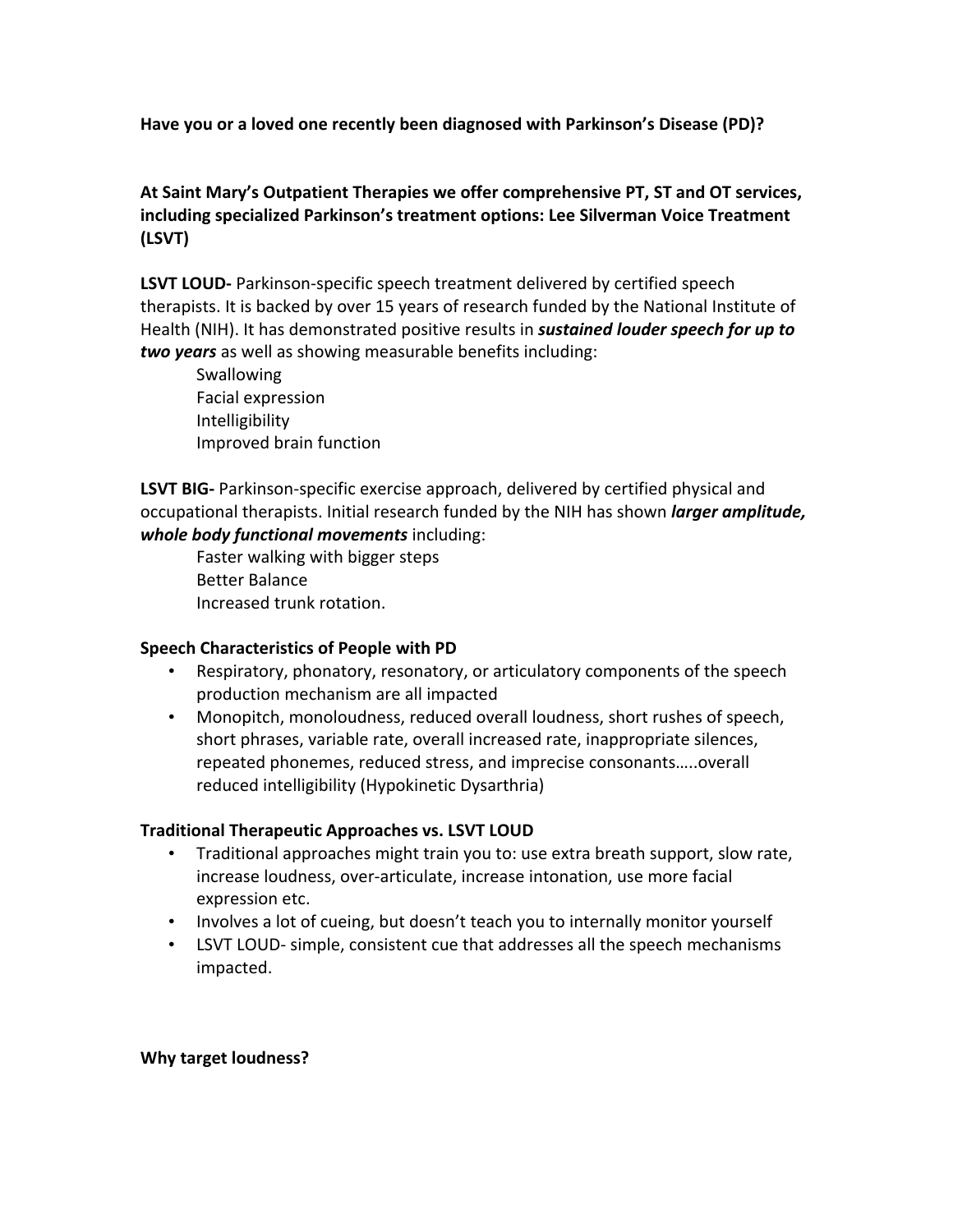LSVT chooses one speech target, using a simple, consistent cue that will enhances speech production on many levels: "LOUD!" and teaches the patient to internally monitor and cue themselves.

#### **Physical Characteristic of People with PD**

- Bradykinesia (slowness of movements)
- Muscle rigidity
- Impaired posture and balance
- Freezing
- Dyskinesia (involuntary movements)
- Festinating gait pattern
- Sensory-perceptual deficits

# **Traditional Therapeutic Approaches vs. LSVT BIG**

- Traditional approaches don't explicitly teach the person with PD to monitor and self-cue for normal sized movement.
- LSVT BIG targets the production of maximum amplitude, whole body, functional movements while re-calibrating the sensory perceptual system required normal movement.
- LSVT BIG moves up a progressive hierarchy of functional, salient tasks.

## **LSVT LOUD & BIG**

HIGH EFFORT- multiple repetitions of whole body large amplitude functional movements

PROGRESSIVE- moving from simple real word tasks to more complex and novel functional movements

INTENSIVE - large amplitude movements are incorporated into daily situations; treatment is delivered four days a week for four consecutive weeks MOTIVATING- extensive positive feedback reinforces success and teaches self-

monitoring. Patients practice salient, meaningful tasks.

# *Research suggests that intensive, continuous exercise, such as that provided by the* LSVT BIG and LOUD programs may slow motor deterioration and extend quality of life *for people with PD.*

## **LSVT LOUD and BIG is:**

16 individual therapy sessions 4x/week for four weeks One hour a day

## How do I get referred for outpatient therapy services at St. Mary's?

1) Ask your physician to write a prescription for PT, OT, and/or SLP evaluation and treatment